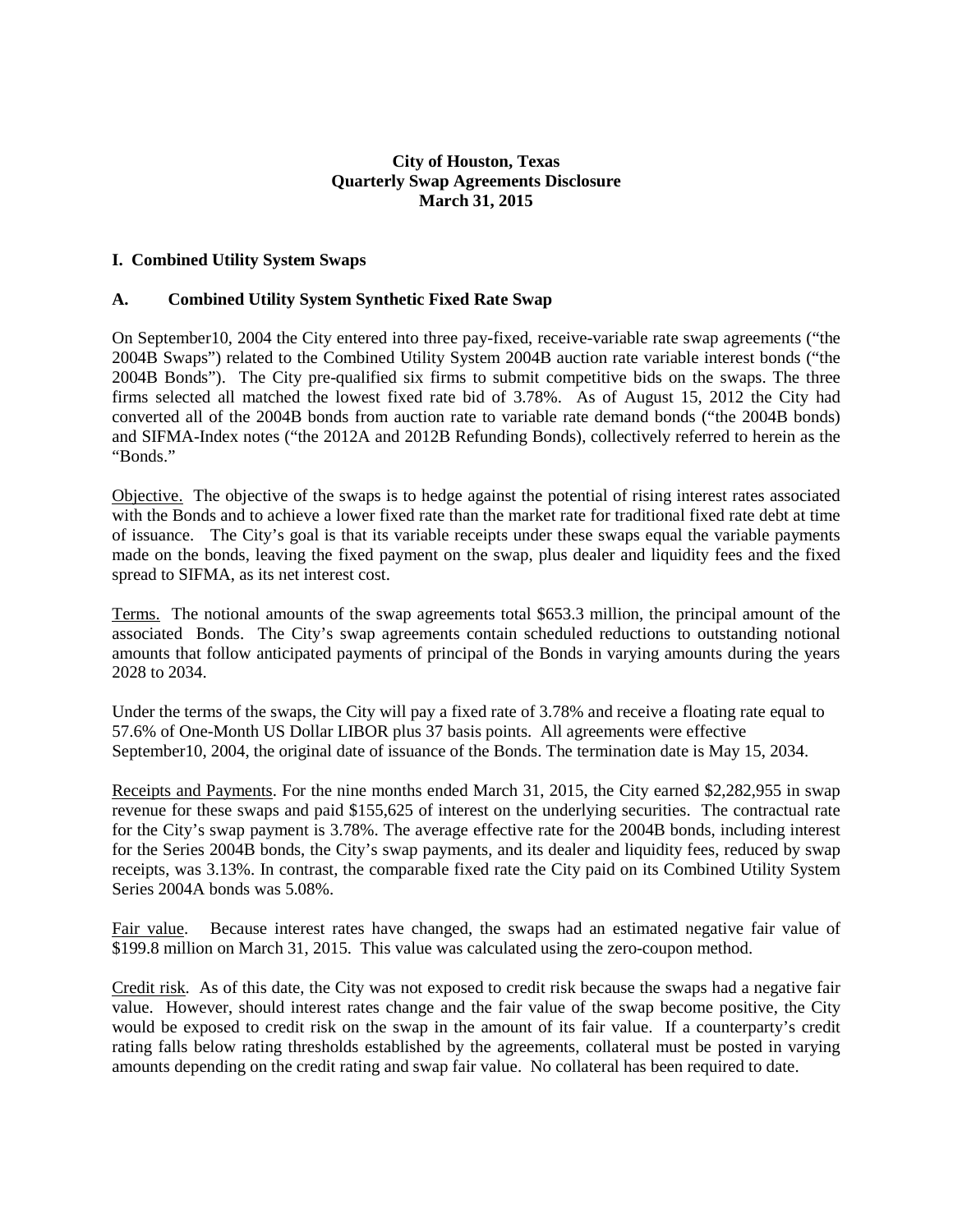|                                    |               |                 | Counterparty         |
|------------------------------------|---------------|-----------------|----------------------|
|                                    | Notional      | Fair            | <b>Credit Rating</b> |
| Counterparty                       | Amount        | Value           | (Moody's/S&P/Fitch)  |
| Goldman Sachs Capital Markets Inc. | \$353,325,000 | (108,029,012)   | Baal $/A/A$          |
| JP Morgan Chase                    | 150,000,000   | (45,862,455)    | Aa $3/A+/A+$         |
| <b>UBS AG</b>                      | 150,000,000   | (45,862,455)    | A2/A/A               |
|                                    | \$653,325,000 | (199, 753, 922) |                      |

Basis risk. The City is exposed to basis risk on the swaps because the variable payment received is based on a different taxable index from the tax-exempt rate paid by the City on the bonds. Should the relationship between taxable LIBOR and tax-exempt rates move to convergence (because of reductions in tax rates, for example), the expected cost savings may not be realized. For the nine months ended March 31, 2015 the swap generated positive cash flow with the average variable rate paid on the underlying taxexempt bonds at 0.03%, or 0.43% lower than the average 0.46% LIBOR-based rate received for the swap.

Remarketing risk. The City faces a risk that the remarketing agent will not be able to sell the variable rate demand bonds at a competitive rate each week. There is no remarketing risk associated with the SIFMA index notes until the end of the respective maturities in 2015 and 2017. Rates may vary considerably as investors shift in and out of the tax-exempt variable rate sector.

Termination risk. The City may terminate for any reason. A counterparty may terminate a swap if the City fails to perform under the terms of the contract. The City's on-going payment obligations under the swap (and to a limited extent, its termination payment obligations) are insured, and counterparties cannot terminate so long as the insurer does not fail to perform. If a swap is terminated, the associated variablerate bonds would no longer carry synthetic fixed interest rates. Also, if the swap has a negative fair value at termination, the City would be liable to the counterparty for a payment equal to the swap's fair value.

## **B. Combined Utility System Forward Rate Lock/Synthetic Fixed Rate Swap**

On November 1, 2005 the City priced a floating to fixed interest rate exchange agreement swap with Royal Bank of Canada ("RBC") on a forward basis. The City pre-qualified eight firms to submit competitive bids, and RBC submitted the lowest bid of 3.761%.

Objective. The City entered the swap agreement to hedge against the potential of rising interest rates and to achieve a lower fixed rate than the market rate for traditional fixed rate debt. This swap was previously assigned to the 2008A variable rate demand bonds and the 2010B SIFMA Indexed Notes. The swap is currently associated with the 2012C SIFMA Indexed Notes, which refunded the 2010 SIFMA Indexed Notes. The addition of the SIFMA-Indexed Notes diversifies the System's variable rate debt portfolio. Rates on the notes are calculated at SIFMA +60 bps, and the notes expire in 2016.

Terms. The notional amount of the swap is \$249.1 million with the underlying bonds being the Series 2012C Notes. The swap agreement contains scheduled reductions to the outstanding notional amount during the years 2028 to 2034.

Under terms of the swap, the City pays a fixed rate of 3.761% and receives a floating rate equal to 70% of One-Month US Dollar LIBOR. The agreement became effective December 3, 2007 with a termination date of May 15, 2034.